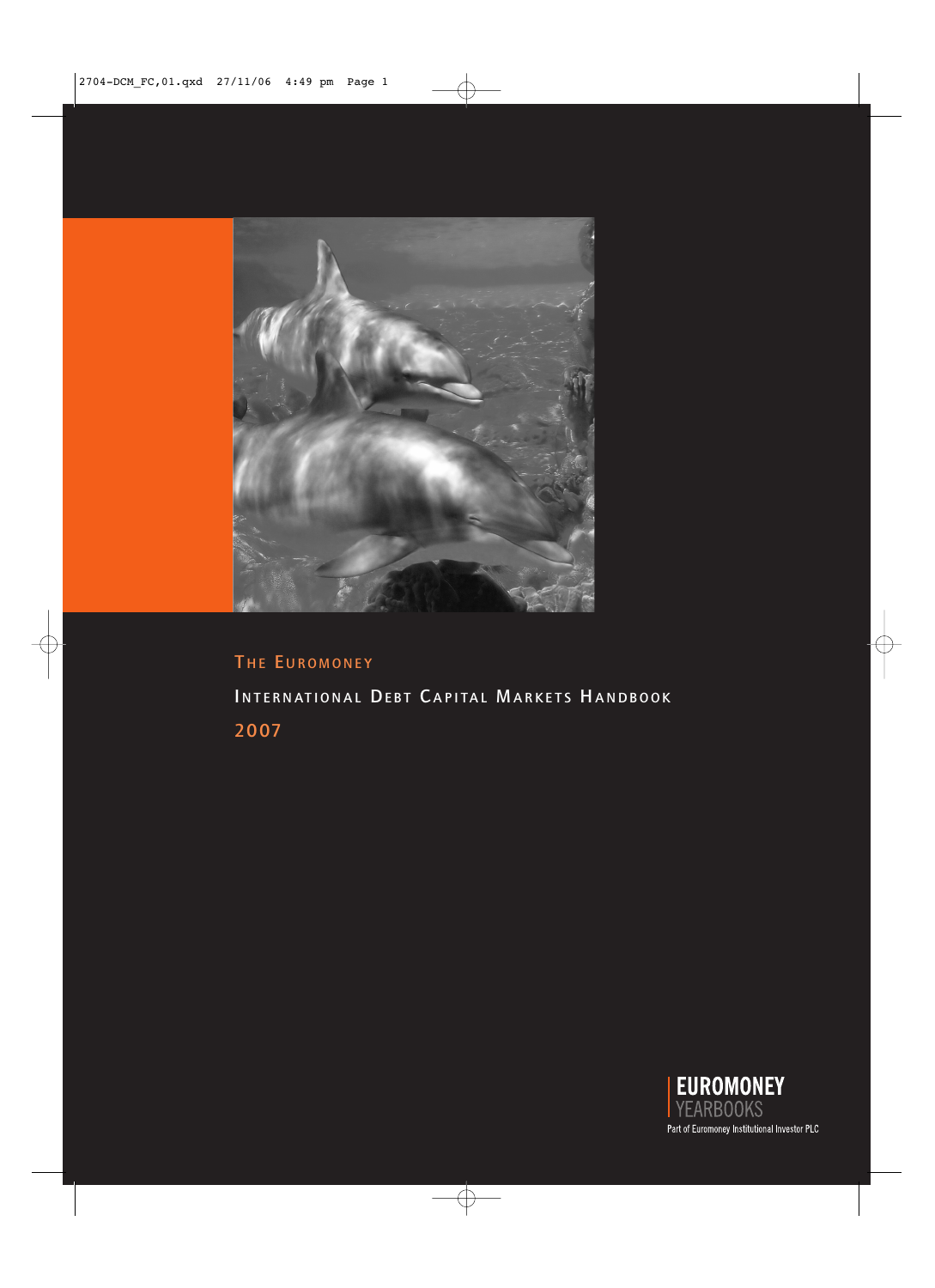# **Retail government DEBT PROGRAMMES:**

## *practice and challenges*

**by Bozena Krupa, Eriko Togo and Antonio Velandia, Treasury, The World Bank1**

**In today's highly institutionalised and technology-dominated securities markets, placing government paper with individual investors has been an elusive goal for many public debt officials. Collective investment vehicles such as pension funds, insurance companies, investment trusts and endowments have dominated the buy side of the market, and market infrastructure (auction systems, settlement and clearing arrangements) has adapted to the preferences of these wholesale buyers.** 

#### **INTRODUCTION**

In this environment, it's easy to forget that 'retail' placement of government debt has a long and illustrious history. In the 1630s, France was issuing *rentes* to private financiers to support the Thirty Years' War. In the 1750s, the UK introduced its legendary 'consols,' examples of which remain outstanding and in the hands of individuals and their descendants to this day. Proceeds from this early retail issuance programme funded, in part, Britain's wars with *rentes*-financed Napoleon. In the US in the 1860s, Philadelphia banker Jay Cooke's peddling Treasury paper to individuals helped Lincoln finance the Civil War and preserve the Union. Perhaps financial historians may be forgiven for identifying retail bond distribution with warfare, but in today's general-purpose government financing programmes, placement with individuals is simply one tool in the government debt managers' kit.

In the remainder of this article, we explore motivation and practice among the numerous retail debt programmes run by governments around the world. We draw on the experience of several countries and explore the main challenges in implementing such programmes in emerging capital markets. While today's retail debt programmes contribute to better debt management and financial sector development, they can be expensive to implement, and achieving critical mass in the investor base can be a challenge.

#### **WHAT IS A RETAIL DEBT PROGRAMME?**

In general, investors can acquire government securities through two main channels: the primary market and the secondary market. However, individual (retail) investors often do not have the same access to securities as institutional investors because they have smaller amounts to invest.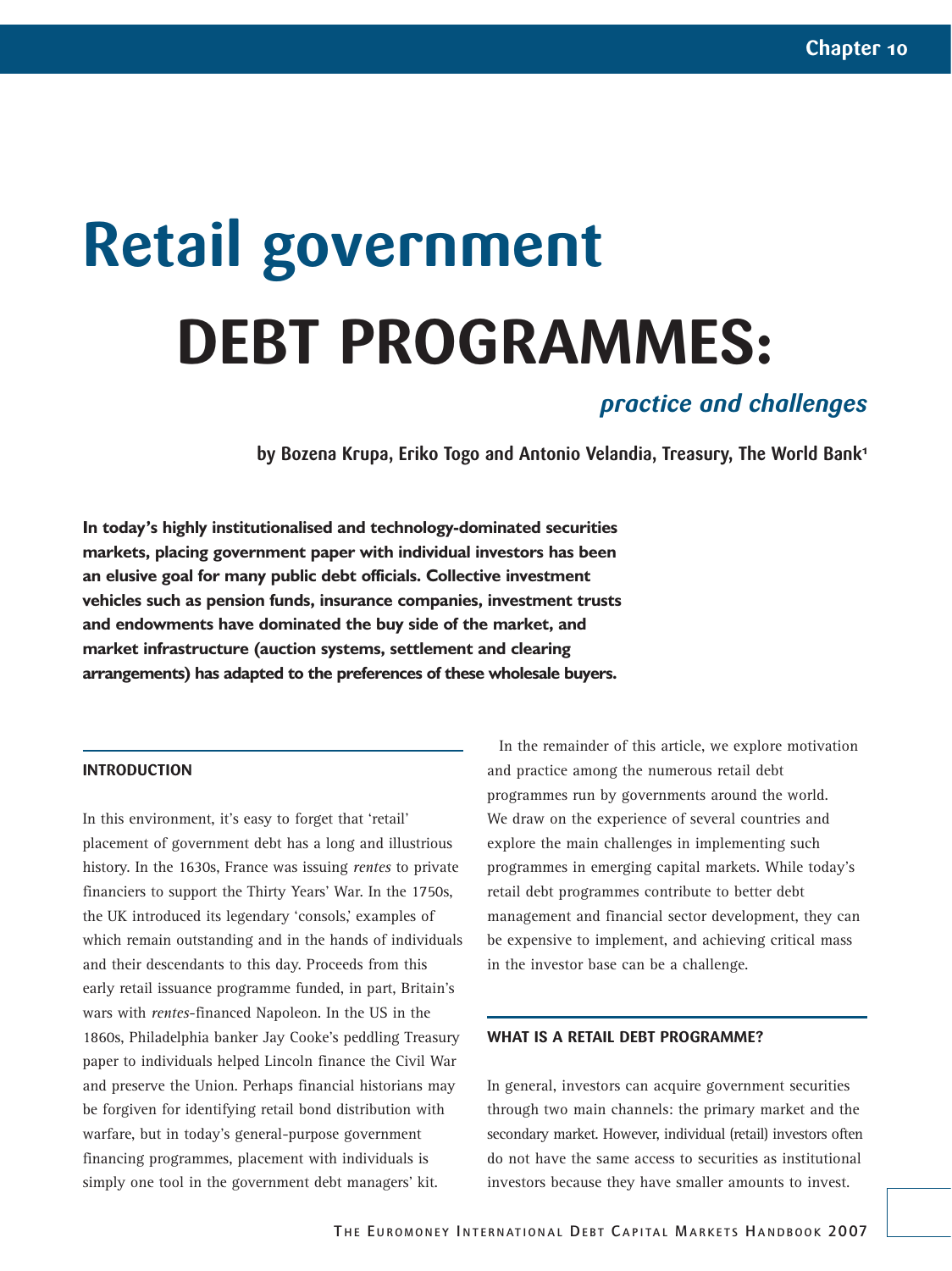Some governments have pursued various approaches to provide retail investors better access to debt instruments; others have chosen not to take specific steps to reach out to individuals.

Retail investors typically acquire securities in the secondary market. They have access to government securities through financial intermediaries or through collective investment vehicles such as a mutual fund or pension fund. In Australia and New Zealand, for example, this is the only way individuals can purchase government debt. Denmark and France have built additional infrastructure to facilitate access to government securities by individuals, by creating easy and inexpensive settlement and registration systems.

In countries where governments have established deliberate policies to raise a part of their financing needs directly from retail investors in the primary market, individuals may acquire government securities through retail debt programmes (RDPs).

**Government debt instruments available to retail investors**

There are two types of government securities that are offered to retail investors in the primary market.

#### **The first type**

The first type is the standard marketable instrument bought by wholesale investors. Retail investors can access these instruments by participating in regular debt auctions, often on a non-competitive basis.

#### **The second type**

A second type of instrument is securities specifically designed for retail investors, often referred to as savings bonds. These securities provide similar streams of cash-flows as standard securities in the wholesale market, either as coupon or zero coupon bonds, but are non-marketable. They are designed to be easily understood by individual investors, have little price risk, and offer provisions for liquidity, such as embedded 'put options', that allow them to be redeemed before maturity.

**Exhibit 1**

| <b>Countries</b> | <b>Marketable</b><br><b>Standard securities</b> | Non-marketable       |                      |
|------------------|-------------------------------------------------|----------------------|----------------------|
|                  |                                                 | <b>Savings bonds</b> | <b>Lottery bonds</b> |
| Belgium          |                                                 | Yes                  |                      |
| <b>Brazil</b>    | Yes                                             |                      |                      |
| <b>Bulgaria</b>  |                                                 | Yes                  |                      |
| Canada           |                                                 | Yes                  |                      |
| China            |                                                 | Yes                  |                      |
| Germany          | Yes                                             | Yes                  |                      |
| Indonesia        |                                                 | Yes                  |                      |
| India            | Yes                                             | Yes                  |                      |
| Ireland          | Yes                                             | Yes                  | Yes                  |
| <b>Italy</b>     | Yes                                             | Yes                  |                      |
| Japan            |                                                 | Yes                  |                      |
| Pakistan         | Yes                                             | Yes                  | Yes                  |
| South Africa     |                                                 | Yes                  |                      |
| Sweden           | Yes                                             | Yes                  | Yes                  |
| <b>UK</b>        | Yes                                             | Yes                  | <b>Yes</b>           |
| <b>US</b>        | Yes                                             | Yes                  |                      |

#### **Source: Government websites, interviews and various publications**

THE EUROMONEY INTERNATIONAL DEBT CAPITAL MARKETS HANDBOOK 2007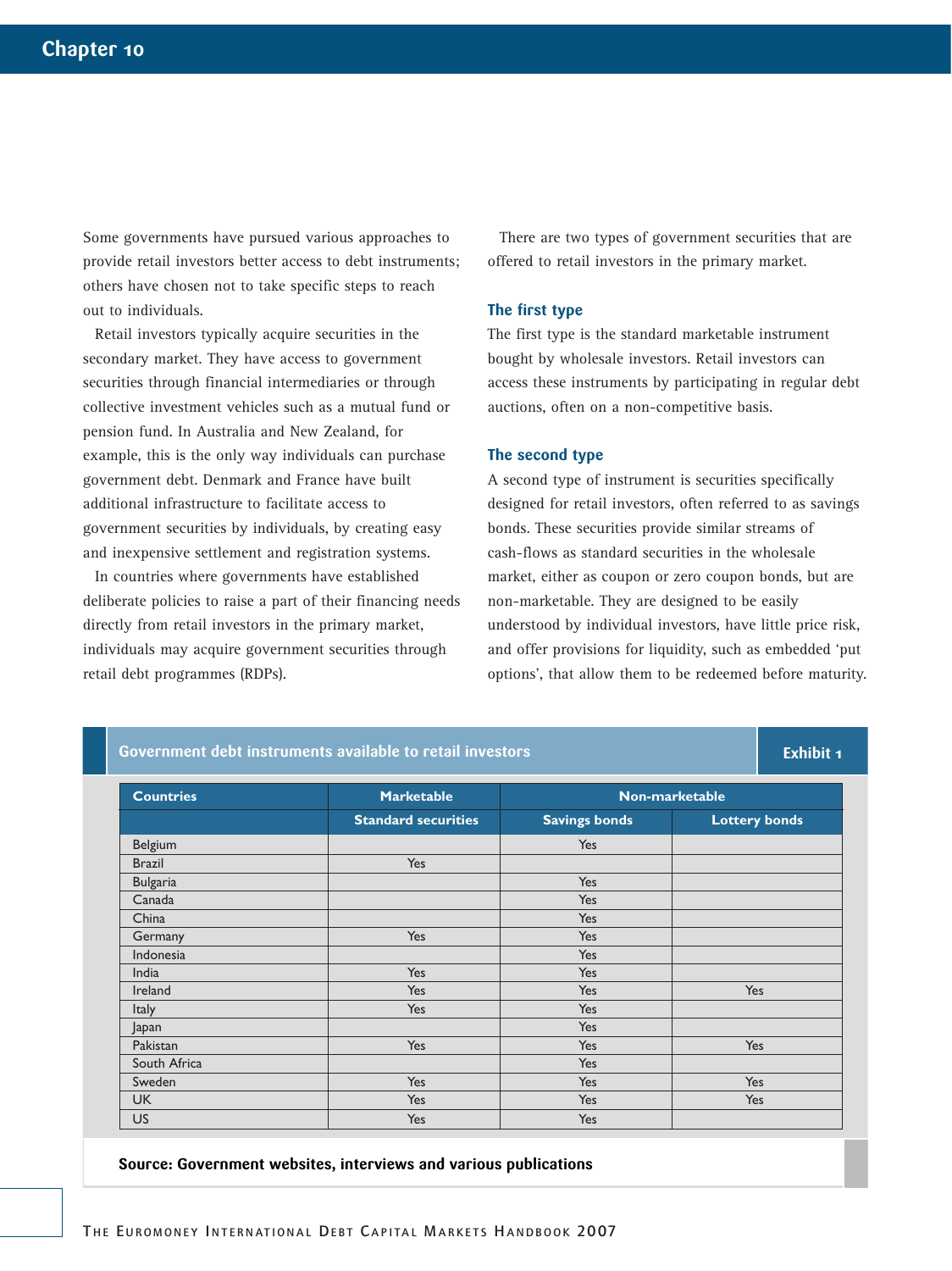### **Summary of objectives for offering retail debt programmes in selected countries**

**Exhibit 2**

| <b>Country</b>        | Retail debt programme objectives                                                                                                                                                                                                                                                                            |  |
|-----------------------|-------------------------------------------------------------------------------------------------------------------------------------------------------------------------------------------------------------------------------------------------------------------------------------------------------------|--|
| Belgium               | • Diversify investment instruments offered to retail investors<br>• Promote retail investor participation in the bond market                                                                                                                                                                                |  |
| <b>Brazil</b>         | • Democratise investment in government bonds<br>• Increase financial literacy of the domestic population<br>• Promote strong national brand<br>• Stimulate the culture of long-term savings<br>• Diversify the investor base<br>• Introduce competition among financial intermediaries in the retail market |  |
| Canada                | • Raise stable, low-cost funding for the government                                                                                                                                                                                                                                                         |  |
| India                 | • Provide means for long-term diversified investments for retail investors<br>• Ensure cost-effective way of raising long-term funds for the government<br>• Provide an investment mechanism for senior citizens and pensioners                                                                             |  |
| Ireland               | • Provide investors with alternative savings products                                                                                                                                                                                                                                                       |  |
| Italy                 | • Provide alternative investment choice to retail investor                                                                                                                                                                                                                                                  |  |
| Japan                 | • Reduce the overall cost of government borrowing<br>• Diversify the investor base<br>• Promote retail participation in the bond market                                                                                                                                                                     |  |
| Pakistan              | • Provide the government with additional source of funding<br>• Encourage and mobilise savings by the public<br>• Diversify the investor base<br>• Diversify investment instruments available to retail investors<br>• Develop a secondary market for government bonds                                      |  |
| South Africa          | • Diversify the investor base, funding instruments, and funding sources<br>• Diversify investment instruments offered to individuals<br>• Promote culture of savings in the population                                                                                                                      |  |
| Sweden                | • Borrow at the lowest possible cost, taking into account the risks<br>• Offer individuals secure and diverse investments with low fees<br>• Contribute to fair competition in the financial markets                                                                                                        |  |
| <b>United Kingdom</b> | • Minimise financing costs over the long term, subject to risks<br>• Diversify investment instruments offered to investors<br>• Provide totally secure place for people to invest<br>• Provide the government with additional source of funding                                                             |  |
| <b>United States</b>  | • Borrow at the lowest possible cost recognising the constraints                                                                                                                                                                                                                                            |  |

**Source: Government websites, interviews and various publications**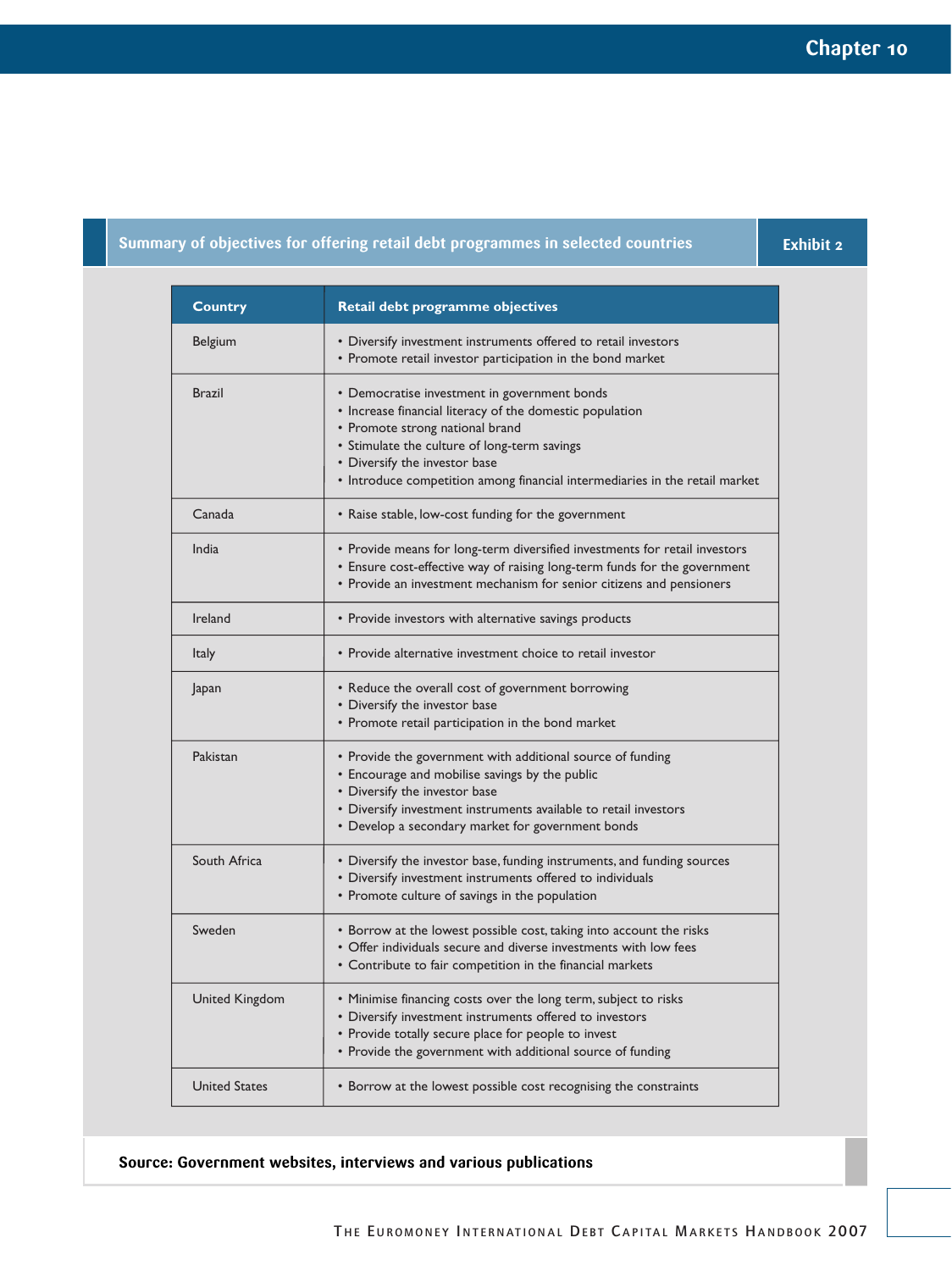'Exotic' instruments with unconventional cash-flows which provide investors with assurance of the principal protection, such as lottery or prize bonds, are popular in some countries. These provide principal protection for all investors, but interest payments are distributed through a lottery.

Exhibit 1 presents selected countries that offer government securities to retail investors, by type of instruments.

#### **OBJECTIVES OF RETAIL DEBT PROGRAMMES**

The objectives for offering retail debt programmes vary among countries (see Exhibit 2).<sup>2</sup> There are, however, two sets of objectives that are commonly identified.

#### **The first objective**

The first objective centres on public debt management to meet the government's financing needs in a cost-effective manner over the medium term, subject to risk.

#### **The second objective**

The second is driven by the need to develop domestic financial markets and to foster innovation in the financial sector by, for example, promoting competitive pricing, financial product development, democratising investing in government products, and educating and encouraging a culture of savings in the population (see Exhibit 2).

Until the mid- to late nineties, countries such as Belgium, Canada, Greece, Ireland, Italy, Sweden, the UK, and the US had strong reason for maintaining their RDPs, namely, to finance part of their large gross funding needs and to manage their elevated exposure to financial risk resulting from accumulation of public debt which was fed by lax fiscal policies. In these countries RDPs were seen as instrumental in filling the funding gap and in mitigating financial risk by diversifying the investor base (see Exhibit 3 for an example on how Italy was able to manage its financial risk through RDPs).

**Exhibit 3**

#### **Italy's retail debt programme**

The household sector was fundamental to the public debt management strategy of extending portfolio average life and breaking the dependence on the banking system in the late 1970s and mid-1980s. In the first stage, innovative instruments were introduced with longer maturities but linked to floating rates or foreign currencies. To ensure acceptance of these new securities, the government accepted significantly higher costs. For instance, interest rates on short-term securities sold to retail investors were higher than those of long-term bonds sold to the banks. In addition, high commissions were paid to intermediaries to distribute the securities to the final investors and preferential tax treatment was offered to increase the after tax return on these government securities.

These policies helped diversify the investor base and lengthen the portfolio average life, both of which substantially reduced refinancing risk. In this first stage the authorities decided to mitigate the exposure to refinancing risk at the expense of increasing the portfolio vulnerability to market rates. It was only in a second stage, after the nineties, with the independence of Bank of Italy and joining the eurozone, that better fundamentals allowed a fully fledged strategy to address the financial risk of the debt portfolio through the development of the domestic debt market.

Based on Alessandra Campanaro and Dimitri Vittas *"Greco-Roman Lessons for Public Debt Management and Debt Market Development"*.

**Source: World Bank Policy Research Working Paper 3414. September, 2004**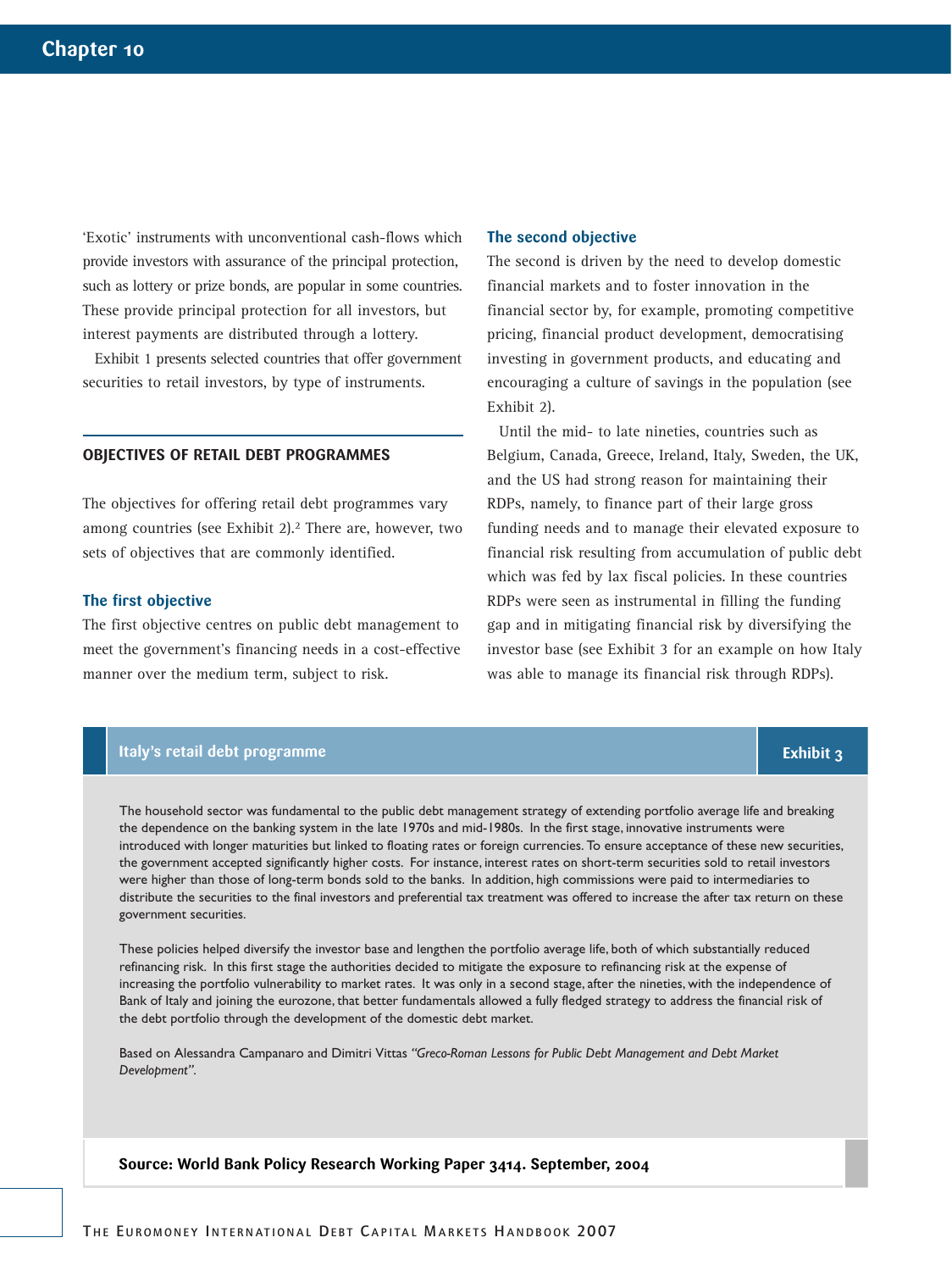However, with sound macroeconomic policies and a shrinking public debt in many countries, especially since the late nineties, the rationale for maintaining such programmes has been increasingly questioned.3, 4

First, in some countries, the cost-effectiveness of retail debt programmes, or lack thereof, has been under scrutiny, as small denominations of retail securities have tended to be more expensive to distribute and manage than standardised securities for the wholesale investors.

Second, particularly for small countries in the euro area and countries such as Canada, the main concern has become how to maintain a liquid government debt market. In such an environment, retail debt programmes, particularly the non-standardised products, are seen as fragmenting the market, reducing the liquidity of the standardised securities, and raising the cost of financing.

Third, even in countries where financing needs continue to be large, the purpose of fostering financial market development has become obsolete. As domestic debt markets have matured and become more competitive and liberal, governments have been able to attract international investors.

#### *So, are RDPs a 'mission accomplished' in mature capital markets?*

Not so, say Ireland, Japan, Sweden, and the UK. In these countries, retail debt programmes continue to provide a cost-effective alternative to standardised securities market for institutional investors, as higher costs of RDPs are passed on to investors through lower yields allocated to non-competitive bidders. Ireland and the UK value the role that retail debt programmes play in facilitating direct access for pensioners and low-income households to government savings products, despite falling borrowing needs.

Scholars in the US have argued that retail debt programmes can be useful in providing access to government savings products for moderate-income households.5 Sweden also points that retail debt programmes 'contribute to fair competition,' especially if the banking

market – as is the case in Sweden – is dominated by a few players and could be described as an oligopoly.6

Whether the mission is accomplished or not, governments have continued to take actions to improve the cost effectiveness of retail borrowing. The main thrust of these actions has been to recover the initial startup cost – upfront investments in product and technological innovation, including electronic distribution and settlement and dematerialisation – by securing a critical mass of investors and thereby increasing the gains from economies of scale. Innovations in marketing, outsourcing processing functions, eliminating tailored retail securities, and shifting to standardised instruments, have also helped drive unit costs down.7

#### **IMPLICATIONS FOR EMERGING CAPITAL MARKETS**

While the capital markets have advanced in many countries, the financial sector in some emerging markets has not yet matured and may still be fairly inefficient and oligopolistic. Their debt levels may be high and debt composition risky, partly due to the lack of a strong and diversified domestic investor base. There may be a role for retail programmes that may no longer be viable in countries with more mature capital markets. As experience in some countries shows, however, retail debt programmes are not a panacea: they may be costly and difficult to implement.

Before considering a new RDP, governments should analyse its benefits and costs, with special attention to:

- (i) the clarity of objective to meet the expected benefits of the programme; and
- (ii) the true economic costs, including expected costs which reflect initial investments in technology and infrastructure, the distribution, marketing and back-office processing costs, to determine whether subsidies are required or costs are to be passed on to investors.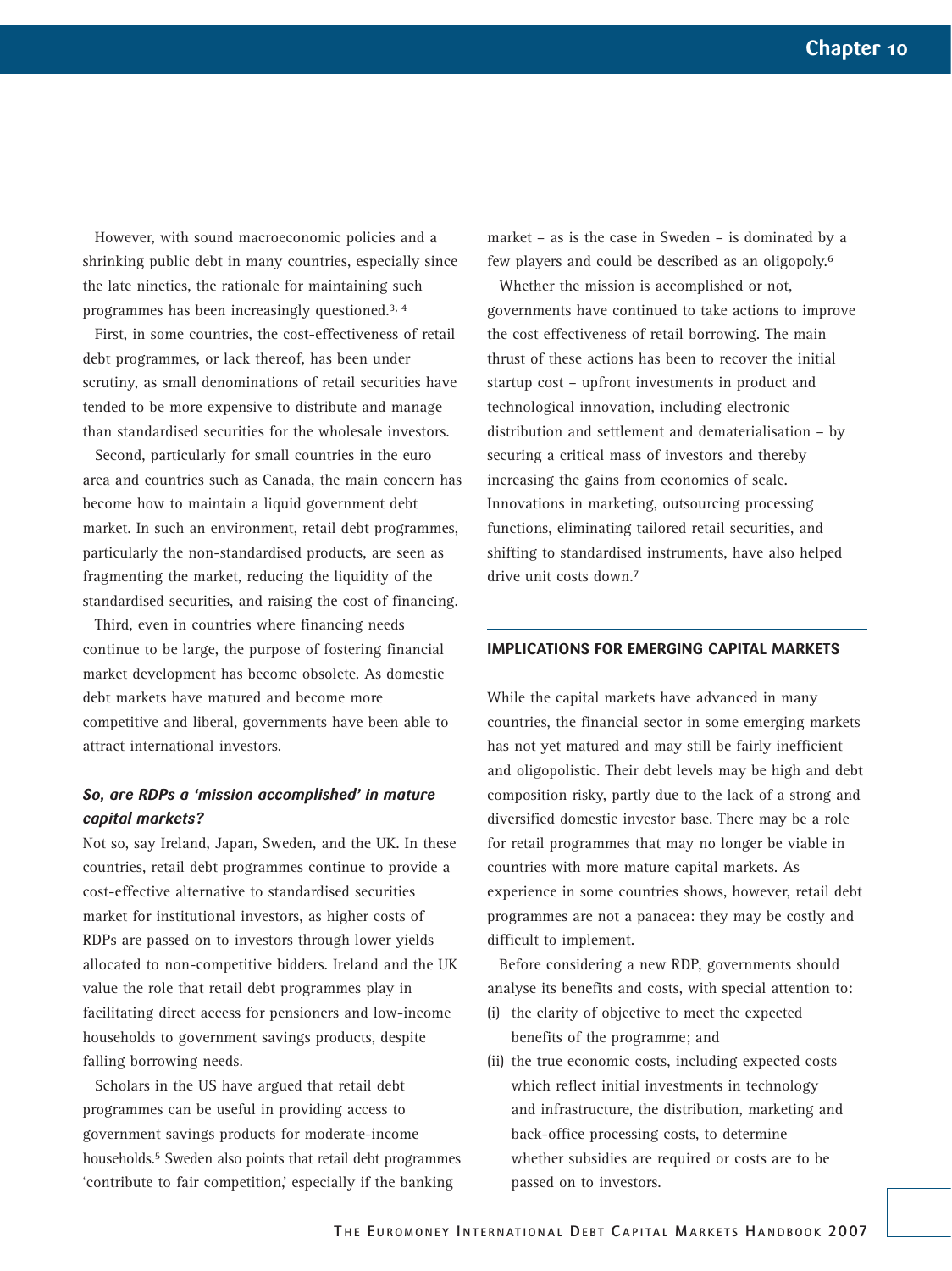A clear objective is key to the design of retail debt instruments and distribution channels. For instance, in countries where the rationale is to diversify the funding source and to reduce excessive reliance on commercial banks, such as in South Africa, facilitating direct access through the primary market makes sense. If the purpose is to increase savings by reaching out to the non-banked population, an appropriate option might be to distribute savings deposits via post office networks (as in Pakistan) or state-owned institutions (as in China, Pakistan, and India).

While costly, saving deposits attract investors who value the liquidity and flexibility of the instrument, understand the returns profile, and appreciate personal contact at the point of sale. In countries where the motivation is to diversify the investor base to a target of fairly sophisticated retail investors, such as in Brazil and Indonesia, offering standard debt instruments – also offered to wholesale investors – through the internet may be effective. The combination of distribution on an electronic platform and straight-through processing of back-office operations could make this a highly cost-efficient option.

Assuming the objective and expected benefits are clear, the payoff of the programme will depend on the costs. Back-office processing and distribution costs of retail debt programmes can be particularly high, given small denomination and non-standard instruments typical of these programmes. Significant upfront investment could be required to launch a retail debt programme, including costs for establishing a legal framework to regulate the issuance and distribution of new securities, and for modifying the settlement, registry, custody or payment mechanisms. On the systems side, electronic platforms for distribution of securities and interfaces between custody, registry and payment systems may have to be built. The government's ability to quantify these costs and its willingness to disclose them is critical to preserve the principles of transparency and accountability.

Costs per unit will remain high until RDPs reach a critical mass. To achieve this, a substantial marketing effort is required to attract investor interest. This effort is difficult where potential investors may not be connected to the internet, may not trust book-entry securities or even the banking sector, or may not understand how fixed income instruments work. Such an investor profile will make it difficult to reduce distribution costs, and rather will increase processing charges and force the issuer to undertake expensive public education campaigns. In addition, where distribution depends on commercial banks, incentives for distributing retail securities may not be sufficiently attractive, hindering efforts to reach a broader investor base and reducing the distribution cost through outsourcing.

Even after a full cost-benefit analysis determines the feasibility of a retail debt programme, two issues arising in the implementation phase could be particularly thorny for emerging capital markets.

First, potential competition with financial intermediaries is a complex issue in countries where markets are thin and shallow and risks for market makers are high. Retail debt programmes may be counter-productive to encouraging financial intermediaries to act as market makers for government debt, especially where the obligations and responsibilities of market making are not clear.

The second problem may arise when the authorities are reluctant to pass the high costs of the programme in the form of lower interest rates for retail investors. To avoid discouraging retail investors from participating, retail debt programmes might be temporarily subsidised to cover the fixed costs until the programme reaches a critical mass and to later phase out subsidies. However, care must be taken to ensure that subsidies do not go into the wrong hands. For instance, if investments were made to reduce costs by electronic distribution, but the target retail investors do not have internet access, or do not trust non-certificated securities, the programme may risk channelling subsidies to the wealthy.